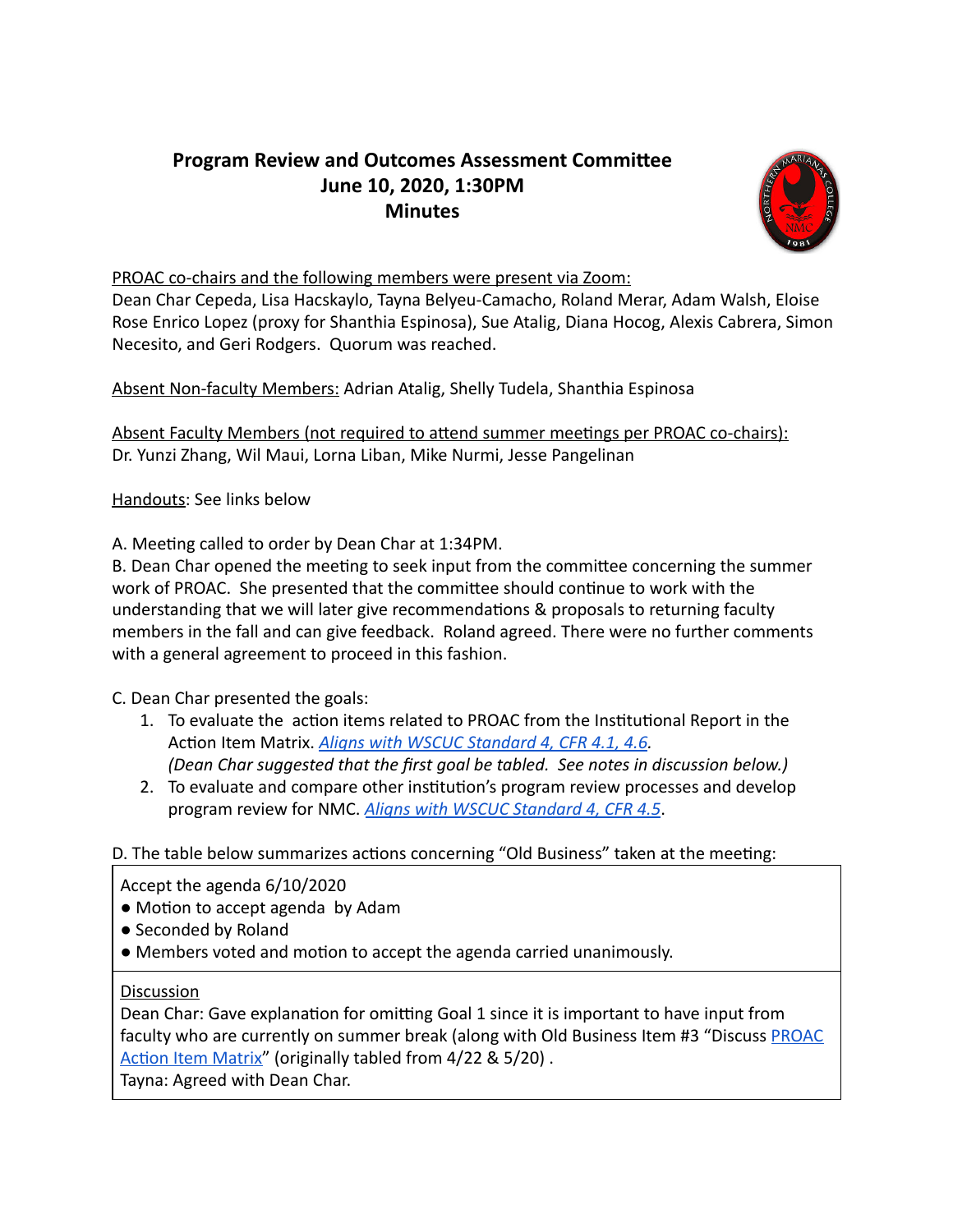Lisa: Asked that [WSCUC Program Review Resource Guide](https://drive.google.com/file/d/1bT8d0xsWP42VMnqZk4P5cDuWOF9aYJ8m/view?usp=sharing) and the [WSCUC Program Review](https://www.wscuc.org/content/rubric-program-review)  [Rubric](https://www.wscuc.org/content/rubric-program-review) be added to the new business during discussion of program review manuals.

Adopt the agenda 6/10/2020 with changes listed above during the discussion.

• Motion to adopt agenda by Adam

- Seconded by Roland
- Members voted, motion carried and passed unanimously.

Accept the 5/20/2020 Minutes

- Motion to accept the minutes by Diana
- Seconded by Roland
- No discussion, members voted, motion carried and passed unanimously

Adopt the minutes 5/20/2020

- Motion to adopt the minutes by Roland
- Seconded by Simon
- Members voted, motion carried and passed unanimously

E. This is information regarding New Business:

- 1. Discussion of program assignment to groups A, B, C for the 3 year Cycle, Draft List of Groups for Program Review): Lisa presented the groups for the 3-year cycle.
	- Group A: Academic Programs and Services
	- Group B: Student Services
	- Group C: Administrative Offices & Programs
	- Group D: Leadership Offices

Lisa: Suggested that Group D could be combined with Group B since they are both small groups.

Dean Char: Agreed that it would be a good idea for leadership offices to undergo review and asked whether other institutions have reviewed their leadership offices.

Roland: Stated that if any office receives a budget then it should undergo review because their goals and objectives need to be assessed.

Adam: Asked if the administrative offices had AUOs.

Dean Char: Responded that there are no AUOs for her office, but she is pursuing them. Adam: Asked where is the onus? Does PROAC have a responsibility to create AUOs? Dean Char: Responded that PROAC should provide assistance.

Geri: Stated there is an AUO resource folder within the PROAC folder to guide members. Simon: Asked about AUOs. He stated that having AUOs would help those in administrative offices to measure their performance since currently there seems to be no evaluation. Dean Char: Clarified that although there are no *official* AUOs, departments and programs are

consistently evaluating themselves. Dean Char asked Simon if he meant that there be uniform AUOs given to all offices across the board.

Simon: Responded that he thinks AUOs should be specific to the program.

Roland: Stated that the AUOs are to help programs who receive funding through BAFC to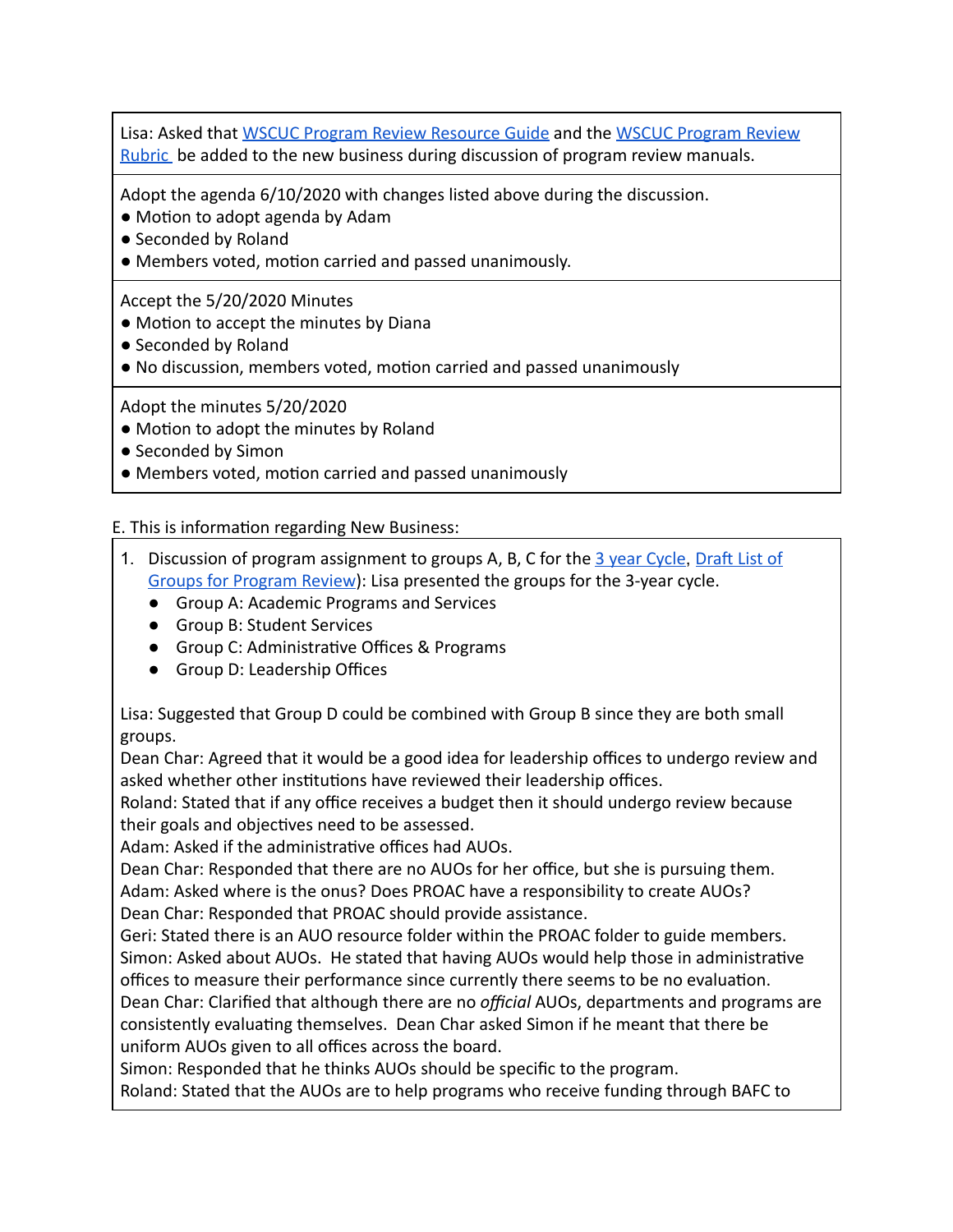evaluate their program. Is the budget being used appropriately to meet objectives? Dean Char: Gave an example of an AUO from SOE that was removed once it was successfully achieved. AUOs should change over time as needed by an office.

Adam: Expressed concern that if the onus to create and find AUOs is on PROAC, then it will take away from the pressing work of the committee. The onus should be on the offices to develop their own AUOs.

Dean Char: Agreed and clarified that PROAC should serve in assisting offices to develop strong AUOs, not necessarily to create them. The bulk of the creating and finding AUOs will be the responsibility of each office.

Dean Char: Suggested that Group D be exempt from the Program Review Report (PRR) in 2022. This would allow PROAC to help other programs get up and running and stable. Diana: Agreed with Dean Char & stated that it should not be a problem.

Dean Char: Opened the floor to discussion around Group B, #1 "Academic Advising" from Draft List of Groups for Program Review. Is there an Academic Advising Group program and who would spearhead the review of that program?

Lisa (experienced technical difficulties but had shared with Dean Char beforehand): There was an Academic Advising Group program in the past, but it currently does not exist.

Dean Char: Does the committee want to delete the group since there is no current Academic Advising Group?

Tayna: Asked if we would go back to having an Academic Advising Group? If there is no future return, then it's acceptable to exclude it from program review.

Roland: Explained that the Counseling Department was responsible in the past for academic advising and so that is why it was assessed within that department. Currently academic advising is the responsibility of each department and no longer falls on the Counseling Department. He suggested that #9 "Learning Support Services: Student Success and Early Intervention (Counseling)" be deleted from Group B of the Draft List of Groups for Program [Review](https://docs.google.com/spreadsheets/d/1PzNpVgksEUEJyb6Coe0vkVkvFMG8xWPb/edit#gid=583505787).

Dean Char: Asked for more committee input before anything was deleted.

Lisa: Stated that academic advising was included when we initially looked at the taxonomy for program assessment.

Dean Char: Clarified that Counseling DOES provide advising, but it is specific to early intervention to high school students. If we want to include Academic Advising, then in which department would it reside?

Roland: Suggested that it be with Learning and Support Services: Counseling.

Dean Char: Advised that there may be pushback from the Counseling Department since they do not actually do the work of advising.

Geri: Asked if academic advising should be part of the program review of those departments who are actually advising?

Roland: Agreed that it should be put under specific programs since they are doing it. Dean Char: Asked if it would be embedded in each program as an administrative unit outcome, to which there was agreement.

Lisa: Stated that the Academic Advising Program may be in the Institutional Report. Dean Char: Stated that it will need to be an action item under Goal 1. She also suggested that